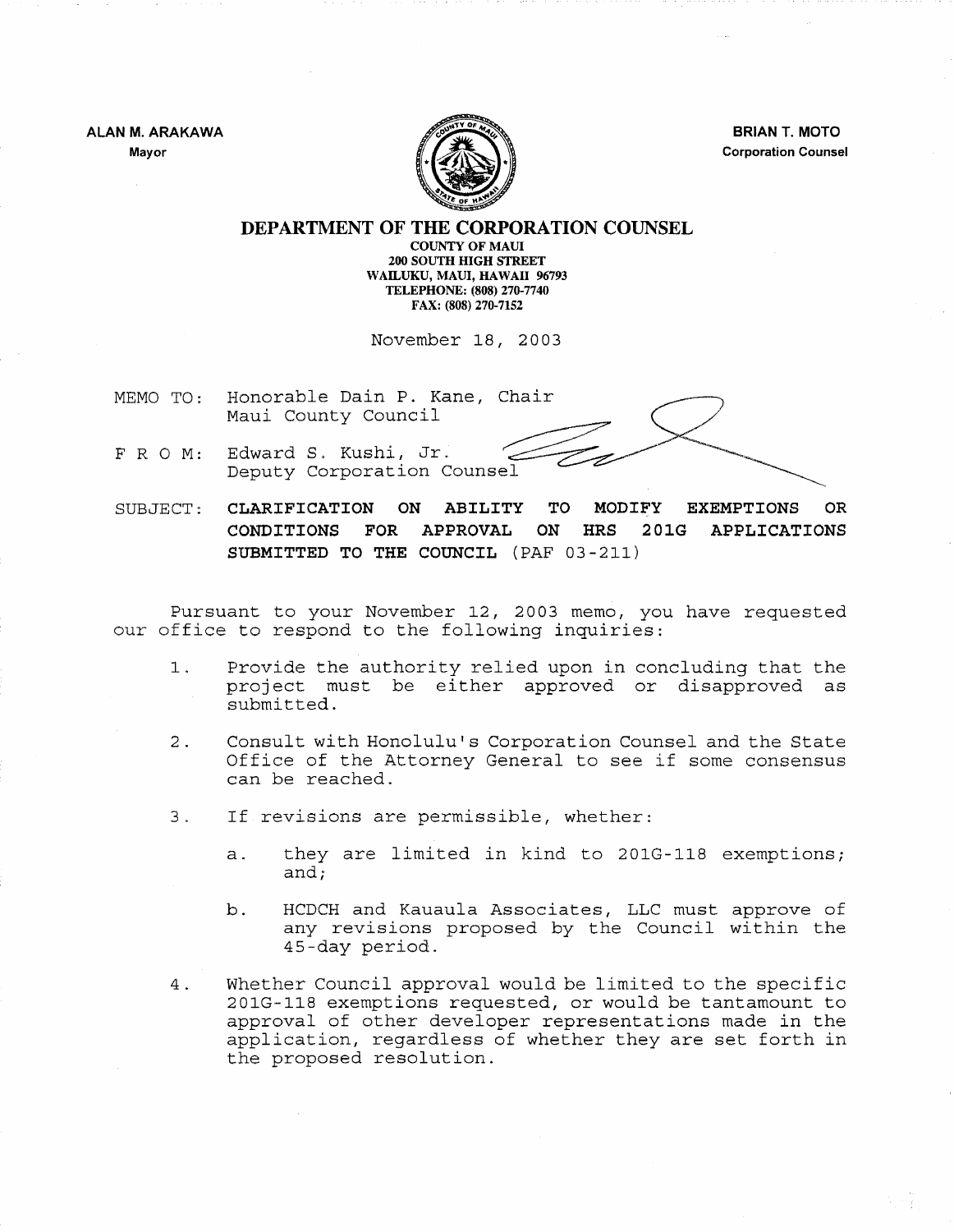Honorable Dain P. Kane November 18, 2003 Page 2

Notwithstanding the time constraints that prevented our office from more fully reviewing and discussing these issues with the aforementioned third-party agencies, we respond as follows:

## I. **APPROVE OR DISAPPROVE THE PROJECT AS SUBMITTED.**

Section 201G-118, Hawaii Revised Statutes ("HRS") , pertinent part, states: in

(3) The legislative body of the county in which the project is situated shall have approved the project.<br>(A) The legislative body shall approve

The legislative body shall approve or disapprove the project by resolution within fortyfive days after the corporation has submitted <u>the</u><br>preliminary plans and specifications for the preliminary plans and specifications project to the legislative body. If on the fortysixth day a project is not disapproved, it shall be deemed approved by the legislative body;<br>(B) No action shall be prose

prosecuted or maintained against any county, its officials, or employees on account of actions taken by them in reviewing, approving, or disapproving the plans and specifications; and<br>(C) The final

(C) The <u>final plans and specifications</u> for be deemed approved by the be deemed approved by the<br>if the final plans and the project shall the project shall<br>legislative body specifications do not substantially deviate from the preliminary<br>(emphasis added) plans and specifications....

It is common practice that in reviewing legislation, the Maui County Council, through its committees and/or by the Council itself, will propose and/or impose revisions, modifications and/or conditions to the legislation, as initially submitted. the "fast-track" Section 201G-118, HRS, process is a creature of State legislation that provides for significant exemptions from planning, zoning, and construction standards that would otherwise apply to a development. Therefore, Section 201G-118 should be construed pursuant to the terms, conditions, and language of the statute itself.

In interpreting statutes, the fundamental starting point is the language of the statute itself. State v. Kalama, 94 Hawai'i 60 (2000). When construing a statute, the court's foremost obligation is to ascertain and give effect to the intention of the legislature, which is to be obtained primarily from the language contained in the statute itself. Coon v. City and County of  $Homolulu$ , 98 Hawai'i 233 (2002). If the language of a statute is clear and unambiguous, a court will apply the plain meaning of the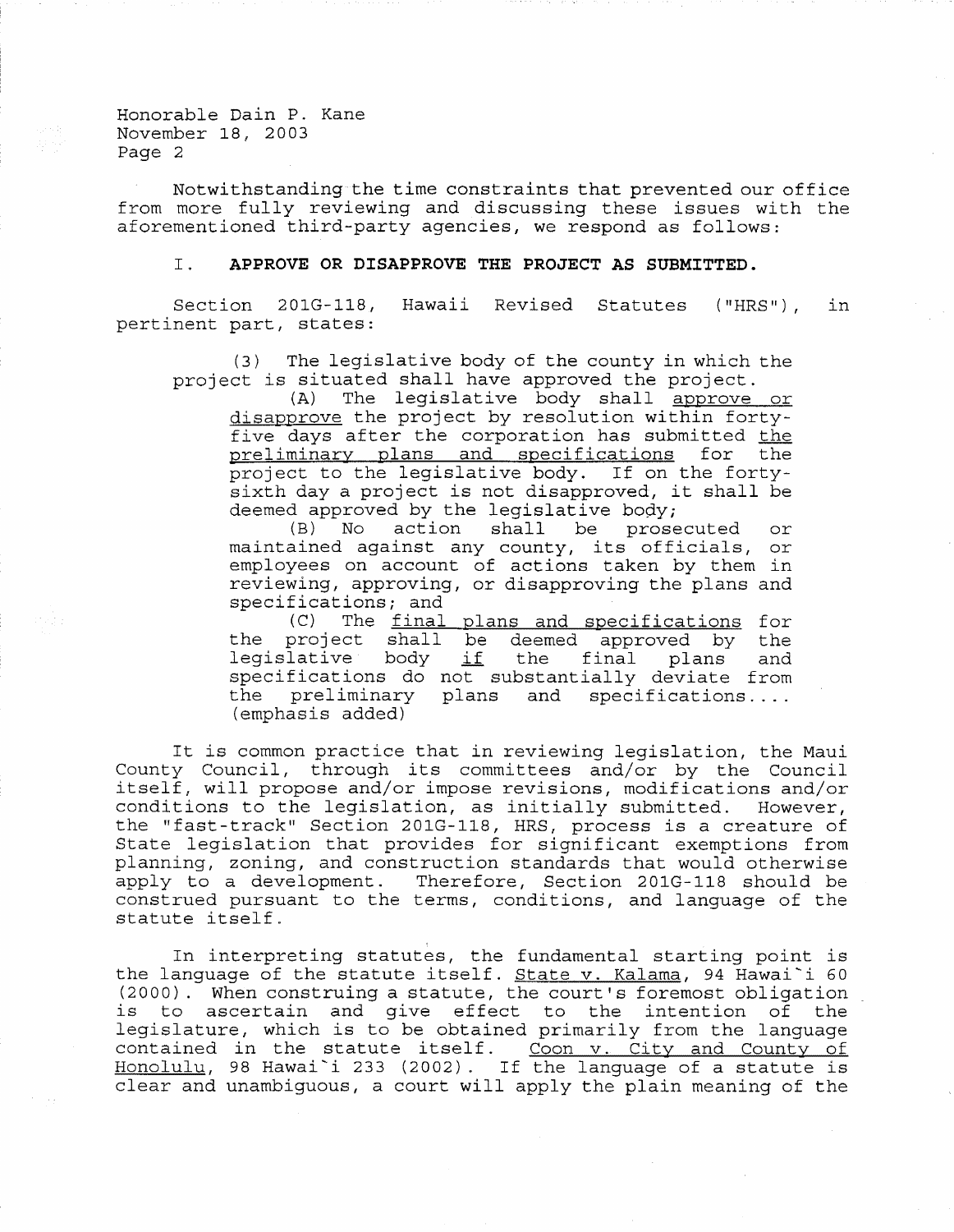Honorable Dain P. Kane November 18, 2003 Page 3

language unless a plain meaning interpretation would lead to an absurd result or a result at odds with the legislature's intent. Makin ex rel Russell v. Hawaii, 114 F. Supp. 2d 1017 (1999). rational, sensible, and practicable interpretation of a statute is preferred to one which is unreasonable or impracticable. Metcalf preferred to one which is unreasonable or impracticable. v. Voluntary Employee's Ben. Ass'n. of Hawaii, 99 Hawai'i 53 (2002) . The legislature is presumed not to intend an .absurd result, and legislation will be construed to avoid, if possible, inconsistency, contradiction, and illogicality. Beneficial Hawaii, Inc. v. Kida, 96 Hawai~i 289 (2001).

Section 201G-118 (a) (3) (A), HRS, states that the legislative body "shall approve or disapprove" the project. Section 201G-118, HRS, has no language explicitly providing for modification of the "preliminary plans and specifications" submitted, nor does it provide for approval in part and disapproval in part. Further, Section 201G-118(a) (3) (B), HRS, which provides the County and its officials with immunity from lawsuit, references actions taken by the County and its officials "in reviewing, approving, or disapproving the plans and specifications". Here again no explicit reference is made to the possibility of revisions, modifications, or partial approvals being made by the Council.

A cursory review of the legislative history of Section 201G-118, HRS, and Chapter 201G reveals no specific discussion that sheds light on this issue. However, Sections 201G-118 (a)  $(3)$  (A) and (C), HRS, mandate that the preliminary plans and specifications be (C), ARS, mandate that the prefiminally plans and specifications be<br>deemed the final plans and specifications <u>if</u> there are no substantial deviations from the preliminary plans. This implies that Section 201G-118 does not contemplate or anticipate that changes may be made by the legislative body to the preliminary plans and specifications. It also implies that a review and determination as to whether substantial deviations exist must necessarily occur after Council approval of the subject resolution.

In light of the strict and expedited 45-day time frame within which approval or disapproval must be rendered, to allow or permit revisions, modifications and/or conditions could be impracticable, and result in new and additional legal issues, such as those posed<br>in question 3(b) of your memorandum. In particular, if in question  $3(b)$  of your memorandum. modifications were made by Council to the preliminary plans and specifications as a condition of, or incident to, approval of the project, it would render questionable the status and efficacy of the prior approval granted the project by the Housing and Community Development Corporation of Hawaii ("HCDCH"). Indeed, based on the informal comments of the Deputy Attorney General, it appears that modification of the preliminary plans and specifications would necessitate another review of the project by the HCDCH. that Chapter 201G, HRS, does not explicitly provide for such a possibility and complication is further support for the proposition